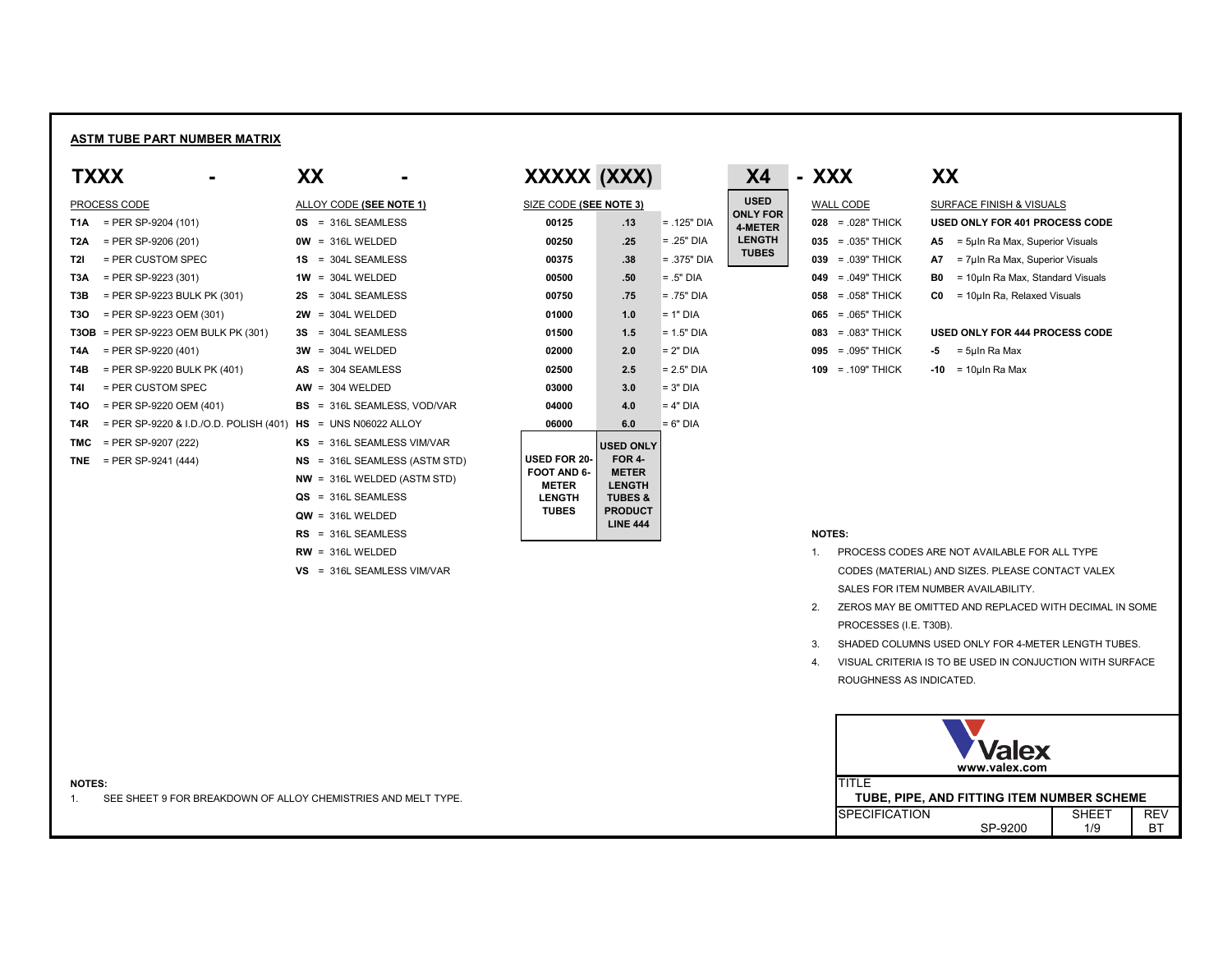# **ASTM COAXIAL TUBE PART NUMBER MATRIX**

| <b>INNER PROCESS CODE</b> |                       |  |  |  |  |  |
|---------------------------|-----------------------|--|--|--|--|--|
| CT1A                      | = PER SP-9204 (101)   |  |  |  |  |  |
| CT2A                      | $=$ PER SP-9206 (201) |  |  |  |  |  |
| CT3A                      | $=$ PER SP-9223 (301) |  |  |  |  |  |
| CT4A                      | $=$ PER SP-9220 (401) |  |  |  |  |  |
| rtn <i>r</i>              | ומממז דממם חם חדח –   |  |  |  |  |  |

|  | <b>OUTER ALLOY (SEE NOTE 1)</b> |
|--|---------------------------------|
|  | 0S = 316L 0S SEAMLESS           |
|  | $OW = 316L$ OW WELDED           |
|  | $1S = 304L$ SEAMLESS            |
|  | $1W = 304L$ WELDED              |
|  | $2S = 304L$ SEAMLESS            |
|  | $2W = 304L$ WELDED              |
|  | $AW = 304 WELDED$               |
|  | NS = 316L SEAMLESS (ASTM S      |
|  | NW = 316L WELDED (ASTM STI      |

- 
- $RW = 316L$  WELDED
- **VS** = 316L SEAMLESS VIM/VAR

| <b>CTXX</b>                     | XX                              | - XX                               | - XXXXX (XXXX)                        |                                        |                           | <b>X4</b>                  | $\blacksquare$ | XX                                  |
|---------------------------------|---------------------------------|------------------------------------|---------------------------------------|----------------------------------------|---------------------------|----------------------------|----------------|-------------------------------------|
| <b>INNER PROCESS CODE</b>       | <b>OUTER ALLOY (SEE NOTE 1)</b> | <b>INNER ALLOY (SEE NOTE 1)</b>    |                                       | SIZE CODE - INNER (SEE NOTE 3)         |                           | <b>USED</b>                |                | <b>SURFACE FINISH &amp; VISUALS</b> |
| $=$ PER SP-9204 (101)<br>CT1A   | $OS = 316L OS SEAMLESS$         | $OS$ (or BLANK) = 316L SEAMLESS    | .25                                   | .25                                    | $= .25"$ DIA              | <b>ONLY FOR</b><br>4-METER |                | <b>USED ONLY FOR 401 PROCESS</b>    |
| CT2A<br>$=$ PER SP-9206 (201)   | $OW = 316L$ OW WELDED           | $OW = 316L WELDED$                 | .25M                                  | .25M                                   | $= .25"$ DIA (1MM WALL)   | <b>LENGTH</b>              |                | $A5 = 5$ µIn Ra Max, Superior Visu  |
| $=$ PER SP-9223 (301)<br>CT3A   | $1S = 304L$ SEAMLESS            | $2S = 304L$ SEAMLESS               | .375                                  | .38                                    | $= .375"$ DIA             | <b>TUBES</b>               |                | $A7 = 7$ µIn Ra Max, Superior Visu  |
| $=$ PER SP-9220 (401)<br>CT4A   | $1W = 304L$ WELDED              | $2W = 304L$ WELDED                 | .375M                                 | .38M                                   | $= .375"$ DIA (1MM WALL)  |                            |                | $B0 = 10$ µln Ra Max, Standard Vi   |
| <b>CTMC</b> = PER SP-9207 (222) | $2S = 304L$ SEAMLESS            | $3S = 304L$ SEAMLESS               | $.5\,$                                | $.5\,$                                 | $= .5"$ DIA               |                            |                | $CO = 10$ µln Ra, Relaxed Visuals   |
|                                 | $2W = 304L$ WELDED              | $3W = 304L$ WELDED                 | .75                                   | .75                                    | $= .75"$ DIA              |                            |                |                                     |
|                                 | $AW = 304 WELDED$               | <b>BS</b> = 316L SEAMLESS, VOD/VAR | .75M                                  | .75M                                   | $= .75"$ DIA (.049" WALL) |                            |                |                                     |
|                                 | $NS = 316L$ SEAMLESS (ASTM STD) | $HS = UNS N06022 ALLOY$            |                                       |                                        | $= 1"$ DIA                |                            |                |                                     |
|                                 | $NW = 316L WELDED (ASTM STD)$   | KS = 316L SEAMLESS VIM/VAR         | 1.5                                   | 1.5                                    | $= 1.5"$ DIA              |                            |                |                                     |
|                                 | $RS = 316L$ SEAMLESS            | $NS = 316L$ SEAMLESS (ASTM STD)    | $\mathbf{2}$                          | 2 <sup>2</sup>                         | $= 2"$ DIA                |                            |                |                                     |
|                                 | $RW = 316L WELDED$              | $NW = 316L WELDED (ASTM STD)$      | <b>USED FOR</b>                       |                                        |                           |                            |                |                                     |
|                                 | VS = 316L SEAMLESS VIM/VAR      | $QS = 316L$ SEAMLESS               | 20-FOOT AND                           | <b>USED ONLY FOR</b><br>4-METER LENGTH |                           |                            |                |                                     |
|                                 |                                 | $QW = 316L WELDED$                 | <b>6-METER</b><br><b>LENGTH TUBES</b> | <b>TUBES</b>                           |                           |                            |                |                                     |
|                                 |                                 | $RS = 316L$ SEAMLESS               |                                       |                                        |                           |                            |                |                                     |

**RW** = 316L WELDED

**VS** = 316L SEAMLESS VIM/VAR

### **NOTES:**

- 1. SEE SHEET 9 FOR BREAKDOWN OF ALLOY CHEMISTRIES AND MELT TYPE.
- 2. DECIMALS MAY BE OMITTED AND REPLACED WITH ZEROS IN SOME PROCESSES (I.E. CT4A-S-VS-XXXXX-XX).
- 3. SHADED COLUMNS USED ONLY FOR 4-METER LENGTH TUBES.
- 4. PROCESS CODES ARE NOT AVAILABLE FOR ALL ALLOY AND SIZE CODES. PLEASE CONTACT VALEX FOR ITEM NUMBER AVAILABILITY.

| X4                                                                         |
|----------------------------------------------------------------------------|
| USED<br><b>ONLY FOR</b><br><b>4-METER</b><br><b>LENGTH</b><br><b>TUBES</b> |
|                                                                            |

**SURFACE FINISH & VISUALS CONSERVANCES** (UNLY FOR 101) = 31 METER (USED ONLY FOR 401 PROCESS CODE **COLA** (1MM WALL) **CENGTH 0 A5** = 5µIn Ra Max, Superior Visuals **COVIDER 18823 (301) 2022 (301) A7** = 7µIn Ra Max, Superior Visuals **CALA**  $\overline{3}$ <sup>n</sup> DIA (1MM WALL) **2004 2004 2005 2004 B0** = 10µIn Ra Max, Standard Visuals

| <b>Valex</b>                               |              |            |  |  |  |
|--------------------------------------------|--------------|------------|--|--|--|
| www.valex.com                              |              |            |  |  |  |
| 'ITLE                                      |              |            |  |  |  |
| TUBE, PIPE, AND FITTING ITEM NUMBER SCHEME |              |            |  |  |  |
| <b>SPECIFICATION</b>                       | <b>SHEET</b> | <b>RFV</b> |  |  |  |
| SP-9200                                    | 2/9          |            |  |  |  |

| SIZE CODE - INNER (SEE NOTE 3)                                          |                                                               |          |  |  |  |  |  |  |
|-------------------------------------------------------------------------|---------------------------------------------------------------|----------|--|--|--|--|--|--|
| .25                                                                     | .25                                                           | $= .25"$ |  |  |  |  |  |  |
| .25M                                                                    | .25M                                                          | $= .25"$ |  |  |  |  |  |  |
| .375                                                                    | .38                                                           | $=.375$  |  |  |  |  |  |  |
| .375M                                                                   | .38M                                                          | $=.375$  |  |  |  |  |  |  |
| .5                                                                      | .5                                                            | $=.5"$ [ |  |  |  |  |  |  |
| .75                                                                     | .75                                                           | $=.75"$  |  |  |  |  |  |  |
| .75M                                                                    | .75M                                                          | $= .75"$ |  |  |  |  |  |  |
| 1                                                                       | $\blacktriangleleft$                                          | $= 1"$ D |  |  |  |  |  |  |
| 1.5                                                                     | 1.5                                                           | $= 1.5"$ |  |  |  |  |  |  |
| $\overline{\mathbf{2}}$                                                 | 2 <sup>1</sup>                                                | $= 2"$ D |  |  |  |  |  |  |
| <b>USED FOR</b><br><b>20-FOOT AND</b><br>6-METER<br><b>LENGTH TUBES</b> | <b>USED ONLY FOR</b><br><b>4-METER LENGTH</b><br><b>TUBES</b> |          |  |  |  |  |  |  |
|                                                                         |                                                               |          |  |  |  |  |  |  |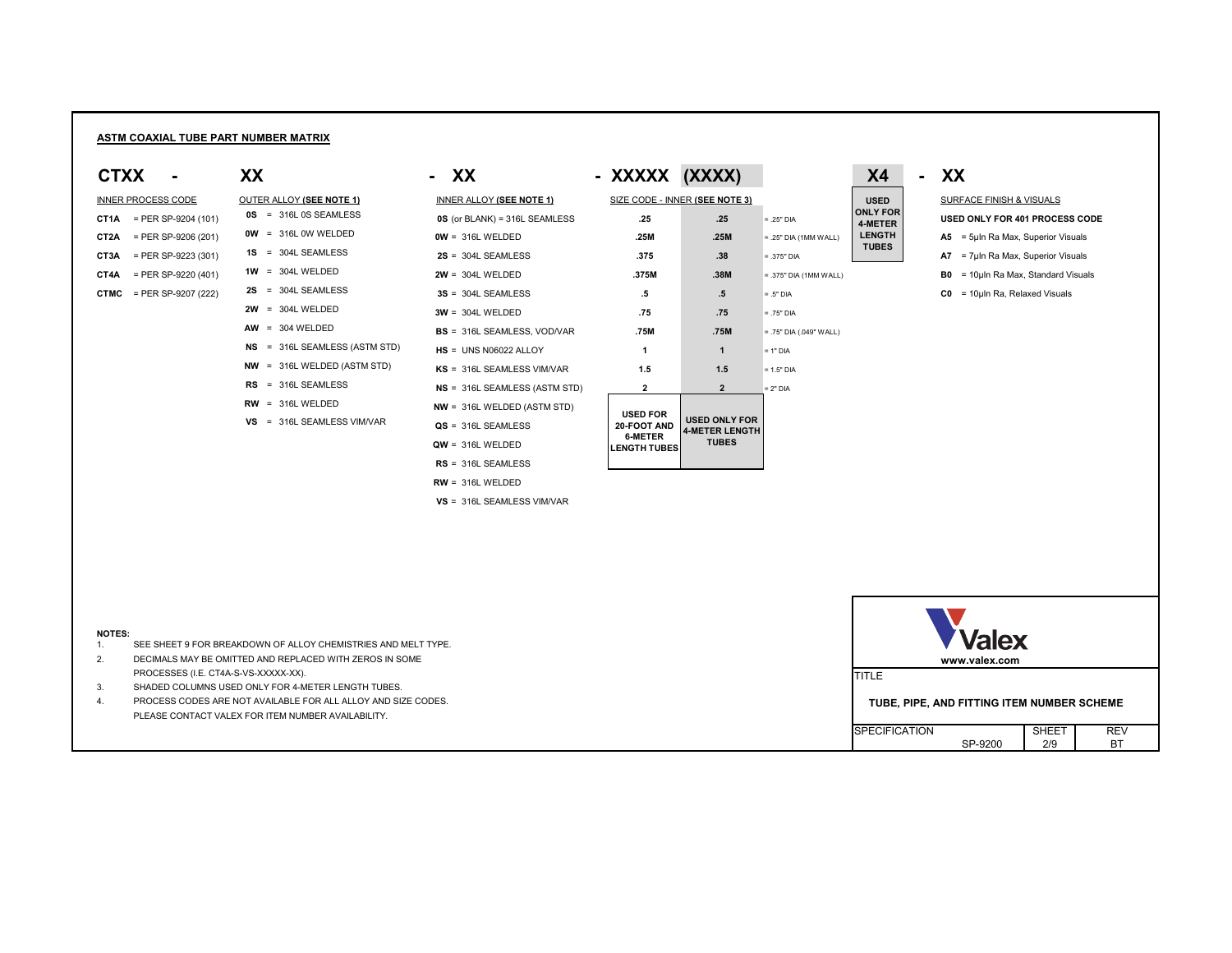**XX XXXX - XXXXX x(XXXXX) - XX**

| $B = SP-9206(201)$ 0S/0W/A4 (316L) | $2 = 90^\circ$ ELBOW                 | $.25 = 1/4"$ O.D. X .035" WALL          |                           |                | USED ONLY FOR 401 PROCESS COD   |
|------------------------------------|--------------------------------------|-----------------------------------------|---------------------------|----------------|---------------------------------|
| $D = SP-9206(201)$ 2S/2W (304L)    | $2W = 90^{\circ}$ ELBOW, WLD         | $.25M = 1/4"$ O.D. X .039" (1MM) WALL   | <b>USED ONLY FOR</b>      | A5.            | = 5µln Ra Max, Superior Visuals |
| $E = SP-9220(401)$ 0S/0W/A4 (316L) | $2K = 45^{\circ}$ ELBOW              | $.375 = 3/8"$ O.D. X 035" WALL          | <b>REDUCING FITTINGS</b>  | А7             | = 7µln Ra Max, Superior Visuals |
| $H = SP-9207(222)$ HS (N06022)     | $2KW = 45^{\circ}$ ELBOW, WLD        | $.375M = 3/8"$ O.D. X .039" (1MM) WALL  |                           | B <sub>0</sub> | = 10uln Ra Max, Standard Visua  |
| $Q = SP-9220(401)$ VS (316L)       | $7 =$ EQUAL TEE                      | $.5 = 1/2"$ O.D. X .049" WALL           | <b>REFER TO "SIZE"</b>    |                | = 10µln Ra, Relaxed Visuals     |
| $RB = SP-9206(201)$ RS/RW (316L)   | $TW = EQUAL TEE, WLD$                | $.75 = 3/4"$ O.D. X .065" WALL          | <b>CODE IF APPLICABLE</b> |                |                                 |
| $RE = SP-9220 (401)$ RS/RW (316L)  | 7ST = EQUAL TEE, SHORT TANGENT       | <b>.75M</b> = $3/4$ " O.D. X .049" WALL |                           |                |                                 |
| $Y = SP-9220(401)$ KS (316L)       | 7STW = EQUAL TEE, SHORT TANGENT, WLD | $1 = 1"$ O.D. X .065" WALL              |                           |                |                                 |
| $YB = SP-9206(201)$ KS (316L)      | $7R = REDUCING TEE$                  | $1.5 = 1-1/2"$ O.D. X .065" WALL        |                           |                |                                 |
|                                    |                                      |                                         |                           |                |                                 |

**B** = SP-9206 (201) 0S/0W/A4 (316L) **2** = 90° ELBOW **.25** = 1/4" O.D. X .035" WALL **USED ONLY FOR 401 PROCESS CODE 2W** = 90° ELBOW, WLD **25M** = 1/4" O.D. X .039" (1MM) WALL **by and the USED ONLY FOR A5** = 5µIn Ra Max, Superior Visuals **H 2KW** = 45° ELBOW, WLD **.375M** = 3/8" O.D. X .039" (1MM) WALL **B0** = 10µIn Ra Max, Standard Visuals **RB**  $R\text{W} = \text{EQUAL}$  TEE, WLD **75** = 3/4" O.D. X .065" WALL **7ST** = EQUAL TEE, SHORT TANGENT **.75M** = 3/4" O.D. X .049" WALL **YSTW** = EQUAL TEE, SHORT TANGENT, WLD **1** = 1" O.D. X .065" WALL **TR** = REDUCING TEE **1.5 1.5** = 1-1/2" O.D. X .065" WALL **7RW** = REDUCING TEE, WLD **2** = 2" O.D. X .065" WALL **7RWW** = REDUCING TEE, WLD X WLD **2.5** = 2-1/2" O.D. X .065" WALL

**16** = END CAP **3** = 3" O.D. X .065" WALL **16W** = END CAP, WLD **4** = 4" O.D. X .083" WALL

**31WW** = CONCENTRIC REDUCER, WLD X WLD *VALEX 401 SPEC, 90° ELBOW, 1/2" O.D. X .049" WALL,*  **32** = ECCENTRIC REDUCER *STANDARD VISUALS, 10 Ra MAX, 0S CHEMISTRY*

- 
- 
- 
- 
- 
- 
- 
- 
- 
- 
- **9** = EQUAL CROSS
- 
- **9R** = REDUCING CROSS
- 
- 
- **31** = CONCENTRIC REDUCER **6** = 6" O.D. X .109" WALL
- **31(S)** = CONCENTRIC REDUCER, SHORT TYPE *Single Wall Fitting Example 1:*<br>**31W** = CONCENTRIC REDUCER WI D X SMI S
- **31W** = CONCENTRIC REDUCER, WLD X SMLS
- 
- 
- **32W** = ECCENTRIC REDUCER, WLD X SMLS
- **32WW** = ECCENTRIC REDUCER, WLD X WLD *Single Wall Fitting Example 2:*
- **38** = WELD NECK FLANGE W/ SMLS TUBE *Y7R-1X.5-A5*
- 
- 
- **38LE** = TUBE STUB END, LONG
- **38PF** = TUBE PLATE FLANGE

**38W** = WELD NECK FLANGE W/ WLD TUBE *VALEX 401 SPEC, REDUCING TEE, 1"(.065" WALL) X 1/2" (.049" WALL),*  **38SE** = TUBE STUB END, SHORT *SUPERIOR VISUALS, 5Ra MAX, KS CHEMISTRY*

- 1. SEE SHEET 9 FOR BREAKDOWN OF ALLOY CHEMISTRIES AND MELT TYPE.
- 2. SHADED COLUMNS USED ONLY FOR REDUCING FITTINGS.
- 3. PROCESS CODES ARE NOT AVAILABLE FOR ALL ALLOY AND SIZE CODES.<br>PLEASE CONTACT VALEX FOR ITEM NUMBER AVAILABILITY.

### **XX X XXXX - XXXXX x(XXXXX) - XX C** = SP-9220 (401) 0S/0W (316L) **BLANK** = 0S/0W (316L) **2** = 90° ELBOW **.25 =** 1/4" O.D. X .035" WALL INNER TUBE **USED ONLY FOR 401 PROCESS CODE CB** = SP-9206 (201) 0S/0W (316L) **2** = 2S/2W (304L) **2K** = 45° ELBOW 1/2" O.D. X .049" WALL OUTER TUBE **A5** = 5µIn Ra Max, Superior Visuals **HC** = SP-9207 (222) HS (N06022) **A** = AW (304) **7** = EQUAL TEE **2006 25M =** 1/4" O.D. X .039" (1MM) WALL INNER TUBE **REDUCING FITTINGS A7** = 7µIn Ra Max, Superior Visuals **R** = SP-9220 (401) VS (316L) **N** = NS (316L) **7R** = REDUCING TEE 1/2" O.D. X .049" WALL OUTER TUBE **B0** = 10µIn Ra Max, Standard Visuals **RC** = SP-9220 (401) RS/RW (316L) **R** = RS/RW (316L) **7P** = COAX PURGE TEE, MALE **.375 =** 3/8" O.D. X .035" WALL INNER TUBE **C0** = 10µIn Ra, Relaxed Visuals **W** = SP-9220 (401) KS (316L) **V** = VS (316L) **7PF** = COAX PURGE TEE, FEMALE 5/8" O.D. X .049" WALL OUTER TUBE **WB** = SP-9206 (201) KS (316L) **7PFS** = COAX PURGE TEE W/ FS, MALE **.375M =** 3/8" O.D. X .039" (1MM) WALL INNER TUBE **12** = COAX SLEEVE **5/8" O.D. X .049" WALL OUTER TUBE 12E** = COAX SLEEVE (4=4", 5=5", 6=6") **.5 =** 1/2" O.D. X .049" WALL INNER TUBE **14FS** = COAX FS WELD GLAND, FEMALE 3/4" O.D. X .065" WALL OUTER TUBE **15FS** = COAX FS WELD GLAND, MALE **.75 =** 3/4" O.D. X .065" WALL INNER TUBE **16** = COAX TERMINATOR **1"** O.D. X .065" WALL OUTER TUBE **COAX** Fitting Example: INNER PROCESS / ALLOY **(SEE NOTE 1)** OUTER ALLOY **(SEE NOTE 1)** CONFIGURATION CODE OUTER ALLOY **(SEE NOTE 1)**

- 
- 





- 
- 
- 
- 
- 1-1/4" O.D. X .065" WALL OUTER TUBE *CHEMISTRY, 0S OUTER CHEMISTRY*
- **1.5 =** 1.5" O.D. X .065" WALL INNER TUBE
- **2 =** 2" O.D. X .065" WALL INNER TUBE
- **17BH** = COAX BULKHEAD FITTING **.75M =** 3/4" O.D. X .049" WALL INNER TUBE *C2-.25M-A5*
	-
	-
	- 2" O.D. X .065" WALL OUTER TUBE
- **NOTES:** 2-1/2" O.D. X .065" WALL OUTER TUBE
- 
- 
- 



CONFIGURATION CODE SIZE CODE (SEE NOTE 2) SIZE CODE (SEE NOTE 2) SURFACE FINISH & VISUALS

- 
- 
- 

### **SINGLE WALL FITTING PART NUMBER MATRIX - ASTM**

# **COAXIAL FITTING PART NUMBER MATRIX - ASTM**

### PROCESS / ALLOY **(SEE NOTE 1)**

**USED ONLY FOR REDUCING FITTINGS**

**REFER TO "SIZE" CODE IF APPLICABLE**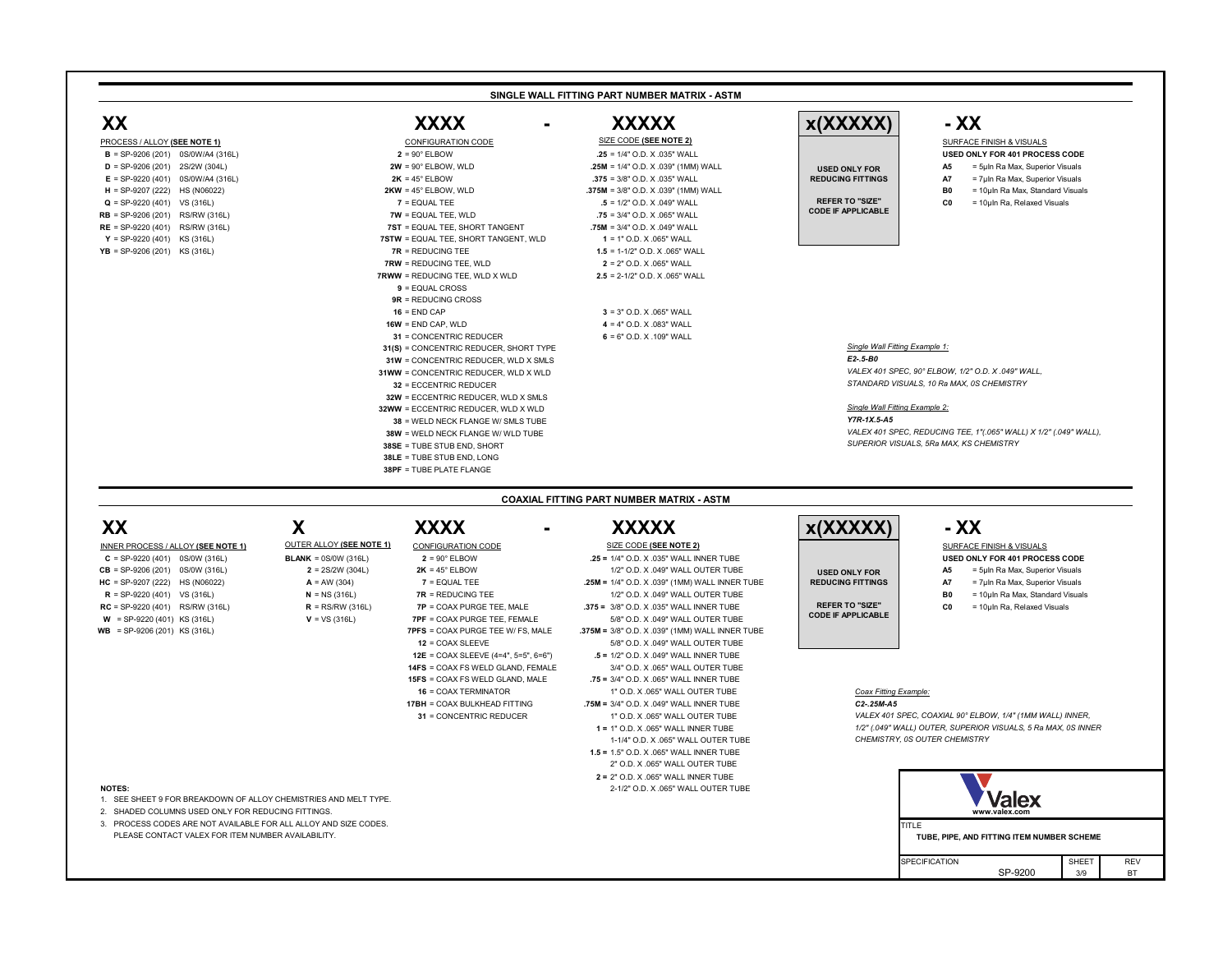# **JIS PIPE PART NUMBER MATRIX**

# **SCHEDULE CODE SURFACE FINISH & VISUALS P1A** = PER SP-9204 (101) **1S** = 304L SEAMLESS (JIS STD) **0008 008** = 8A PIPE **A** = SQUARE **6M PIPE USED ONLY FOR 401 PROCESS CODE 05S** = JIS SCH. 5 **A5** = 5µIn Ra Max, Superior Visuals **10S** = JIS SCH. 10 **A7** = 7µIn Ra Max, Superior Visuals **B0** = 10µIn Ra Max, Standard Visuals **4M PIPE C0** = 10µIn Ra, Relaxed Visuals

| <b>PXX</b><br>$\blacksquare$                              | XX<br>$\blacksquare$               | <b>XXXX</b>                   | (XXX)                                  |               | X                                   | <b>X4</b>                     | - XXX                 | XX             |
|-----------------------------------------------------------|------------------------------------|-------------------------------|----------------------------------------|---------------|-------------------------------------|-------------------------------|-----------------------|----------------|
| <b>PROCESS CODE</b>                                       | ALLOY CODE (SEE NOTE 1)            | SIZE CODE (SEE NOTE 2)        |                                        |               | <b>END TYPE CODE</b>                | <b>USED ONLY</b>              | <b>SCHEDULE CODE</b>  | <b>SURF</b>    |
| <b>P1A</b> = PER SP-9204 (101)                            | $1S = 304L$ SEAMLESS (JIS STD)     | 0008                          | 008                                    | $= 8A$ PIPE   | $A = SQUARE$                        | <b>FOR 4-</b><br><b>METER</b> | 6M PIPE               | <b>USED</b>    |
| P <sub>2</sub> A<br>$=$ PER SP-9206 (201)                 | $1W = 304L$ WELDED (JIS STD)       | 0010                          | 010                                    | $= 10A$ PIPE  | $B = 32.5^{\circ}$ BEVELED          | <b>LENGTH</b>                 | $05S = JIS SCH. 5$    | <b>A5</b>      |
| $=$ PER SP-9220 (401)<br>P4A                              | $AS = 304$ SEAMLESS                | 0015                          | 015                                    | $= 15A$ PIPE  | $C = SQUARE$ ,                      | <b>PIPES</b>                  | $10S = JIS SCH. 10$   | <b>A7</b>      |
| = PER SP-9220 & O.D. POLISH $(401)$<br><b>P40</b>         | $AW = 304 WELDED$                  | 0020                          | 020                                    | $= 20A$ PIPE  | +10% / -15% WALL                    |                               |                       | B <sub>0</sub> |
| = PER SP-9220 & I.D./O.D. POLISH (401)<br>P4R             | <b>BS</b> = 316L SEAMLESS, VOD/VAR | 0025                          | 025                                    | $= 25A$ PIPE  | $D = 32.5^{\circ}$ BEVELED,         |                               | <b>4M PIPE</b>        | C <sub>0</sub> |
| = PER SP-9206 & I.D/O.D. POLISH (201)<br>P <sub>2</sub> S | $NS = 316L$ SEAMLESS (JIS STD)     | 0032                          | 032                                    | $= 32A$ PIPE  | +10% / -15% WALL                    |                               | $05 = JIS SCH. 5$     |                |
|                                                           | $NW = 316L$ WELDED (JIS STD)       | 0040                          | 040                                    | $= 40A$ PIPE  | $E = SQUARE$ , LOW Ti               |                               | $=$ JIS SCH. 10<br>10 |                |
|                                                           | $RS = 316L$ SEAMLESS               | 0050                          | 050                                    | $=$ 50A PIPE  | $F = 32.5^{\circ}$ BEVELED, LOW Ti  |                               |                       |                |
|                                                           | $RW = 316L WELDED$                 | 0065                          | 065                                    | $= 65A$ PIPE  | $G = SQUARE$ , LOW Ti,              |                               |                       |                |
|                                                           |                                    | 0080                          | 080                                    | $= 80A$ PIPE  | +10% / -15% WALL                    |                               |                       |                |
|                                                           |                                    | 0090                          | 090                                    | $= 90A$ PIPE  | $H = 32.5^{\circ}$ BEVELED, LOW Ti, |                               |                       |                |
|                                                           |                                    | 0100                          | 100                                    | $= 100A$ PIPE | +10% / -15% WALL                    |                               |                       |                |
|                                                           |                                    | 0125                          | 125                                    | $= 125A$ PIPE | I = SQUARE, P1A BA                  |                               |                       |                |
|                                                           |                                    | 0150                          | 150                                    | $= 150A$ PIPE | $J = SQUARE$ ,                      |                               |                       |                |
|                                                           |                                    | 0200                          | 200                                    | $= 200A$ PIPE | +UNSPECIFIED / -20% WALL            |                               |                       |                |
|                                                           |                                    | 0250                          | 250                                    | $= 250A$ PIPE | $K = 32.5^{\circ}$ BEVELED,         |                               |                       |                |
|                                                           |                                    | 0300                          | 300                                    | $=$ 300A PIPE | +UNSPECIFIED / -20% WALL            |                               |                       |                |
|                                                           |                                    | 0350                          | 350                                    | $=$ 350A PIPE |                                     |                               |                       |                |
|                                                           |                                    | 0400                          | 400                                    | $= 400A$ PIPE |                                     |                               |                       |                |
|                                                           |                                    | 0450                          | 450                                    | $= 450A$ PIPE |                                     |                               |                       |                |
|                                                           |                                    | 0500                          | 500                                    | $=$ 500A PIPE |                                     |                               |                       |                |
|                                                           |                                    | 0550                          | 550                                    | $= 550A$ PIPE |                                     |                               |                       |                |
|                                                           |                                    | 0600                          | 600                                    | $= 600A$ PIPE |                                     |                               |                       |                |
|                                                           |                                    | 0650                          | 650                                    | $= 650A$ PIPE |                                     |                               |                       |                |
|                                                           |                                    | 0700                          | 700                                    | $= 700A$ PIPE |                                     |                               |                       |                |
|                                                           |                                    | 0750                          | 750                                    | $= 750A$ PIPE |                                     |                               |                       |                |
|                                                           |                                    | 0800<br><b>USED FOR 20-</b>   | 800                                    | $= 800A$ PIPE |                                     |                               |                       |                |
|                                                           |                                    | FOOT AND 6-<br><b>METER</b>   | <b>USED ONLY</b><br><b>FOR 4-METER</b> |               |                                     |                               |                       |                |
|                                                           |                                    | <b>LENGTH</b><br><b>PIPES</b> | <b>LENGTH PIPES</b>                    |               |                                     |                               |                       |                |



**TITLE** 

SPECIFICATION<br>SP-9200

SHEET REV<br>4/9 BT

### **NOTES:**

1. SEE SHEET 9 FOR BREAKDOWN OF ALLOY CHEMISTRIES AND MELT TYPE. **TUBE, PIPE, AND FITTING ITEM NUMBER SCHEME** 

2. SHADED COLUMNS USED ONLY FOR 4-METER LENGTH PIPES.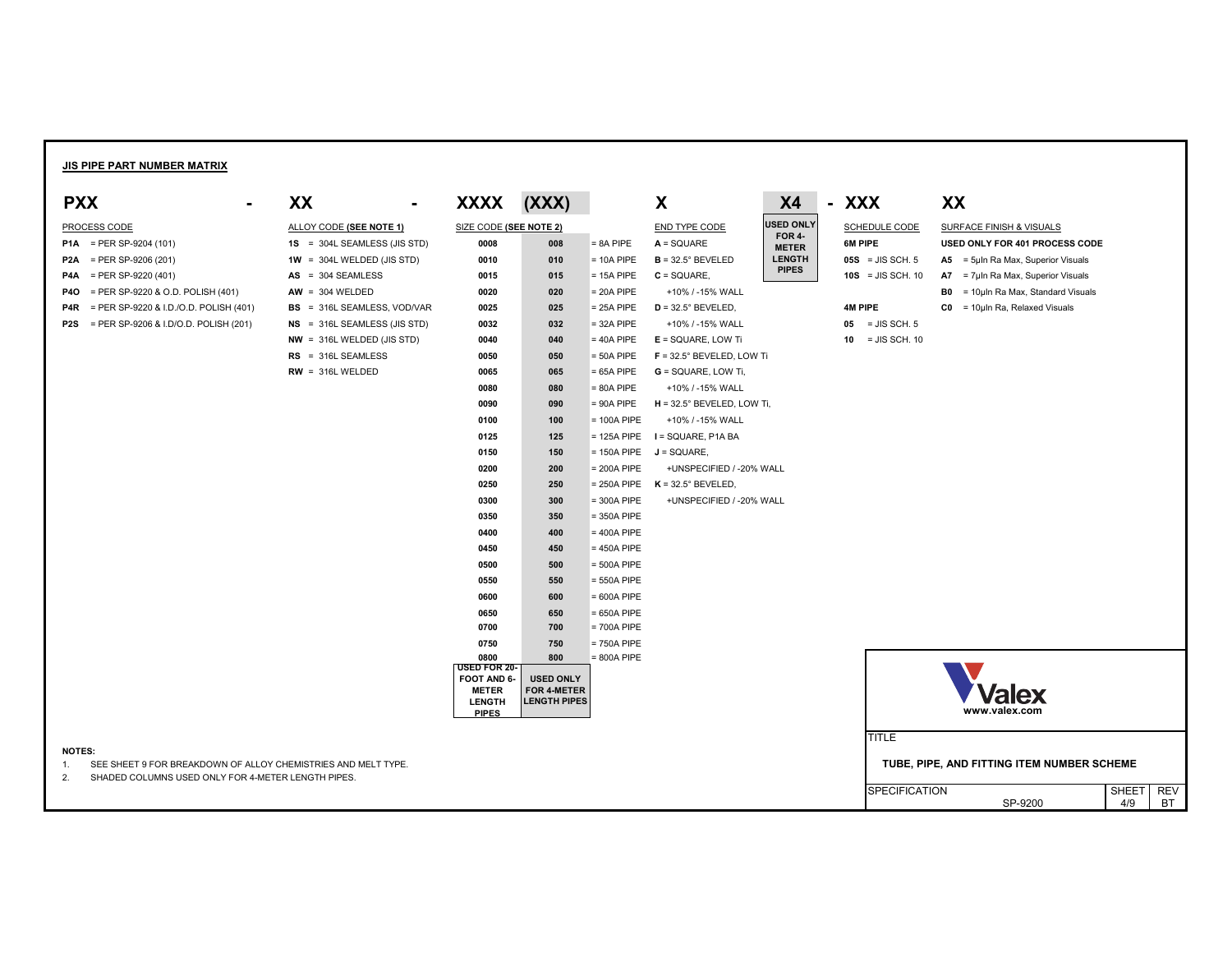# **JIS COAXIAL PIPE PART NUMBER MATRIX**

|  | $AS = 304$ SEAMLESS         |
|--|-----------------------------|
|  | $AW = 304 WELDED$           |
|  | NS = 316L SEAMLESS (JIS ST  |
|  | $NW = 316L$ WELDED (JIS STD |
|  | $RS = 316L$ SEAMLESS        |



INNER PROCESS CODE OUTER ALLOY (SEE NOTE 1) INNER ALLOY (SEE NOTE 1) SIZE CODE - INNER (SEE NOTE 2) END TYPE CODE | USED | SURFACE FINISH & VISUALS

| <b>NOTES:</b>                                                 | <b>Valex</b><br>www.valex.com                      |
|---------------------------------------------------------------|----------------------------------------------------|
| SEE SHEET 9 FOR BREAKDOWN OF ALLOY CHEMISTRIES AND MELT TYPE. | <b>ITITLE</b>                                      |
| SHADED COLUMNS USED ONLY FOR 4-METER LENGTH PIPES.            |                                                    |
| PROCESS CODES ARE NOT AVAILABLE FOR ALL ALLOY AND SIZE CODES. | TUBE, PIPE, AND FITTING ITEM NUMBER SCHEME         |
| PLEASE CONTACT VALEX FOR ITEM NUMBER AVAILABILITY.            |                                                    |
|                                                               | <b>SHEET</b><br><b>REV</b><br><b>SPECIFICATION</b> |
|                                                               | <b>BT</b><br>5/9<br><b>SP-9200</b>                 |

- 1. SEE SHEET 9 FOR BREAKDOWN OF ALLOY CHEMISTRIES AND MELT TYPE.
- 2. SHADED COLUMNS USED ONLY FOR 4-METER LENGTH PIPES.

| <b>CP1A</b> = PER SP-9204 (101) | $AS = 304$ SEAMLESS            | $1S = 304L$ SEAMLESS (JIS STD) | 008                               | 08                         | $= 8A$ PIPE, SCH. 5  | $A = SQUARE$                | <b>UNLY FUR</b><br>4-METER    |           | USED ONLY FOR 401 PROCESS CODE   |
|---------------------------------|--------------------------------|--------------------------------|-----------------------------------|----------------------------|----------------------|-----------------------------|-------------------------------|-----------|----------------------------------|
| $CP2A = PER SP-9206 (201)$      | $AW = 304 WELDED$              | $1W = 304L$ WELDED (JIS STD)   | 010                               | 10 <sub>1</sub>            | $= 10A$ PIPE, SCH. 5 | $B = 32.5^{\circ}$ BEVELED  | <b>LENGTH</b><br><b>PIPES</b> | <b>A5</b> | = 5µIn Ra Max, Superior Visuals  |
| <b>CP4A</b> = PER SP-9220 (401) | $NS = 316L$ SEAMLESS (JIS STD) | $NS = 316L$ SEAMLESS (JIS STD) | 015                               | 15                         | $= 15A$ PIPE, SCH. 5 | $C = SQUARE$ ,              |                               | A7        | = 7uln Ra Max, Superior Visuals  |
|                                 | $NW = 316L WELDED (JIS STD)$   | $NW = 316L WELDED (JIS STD)$   | 020                               | 20 <sub>2</sub>            | $= 20A$ PIPE, SCH. 5 | +10% / -15% WALL            |                               | B0 I      | = 10µln Ra Max, Standard Visuals |
|                                 | $RS = 316L$ SEAMLESS           | $RS = 316L$ SEAMLESS           | 025                               | 25                         | $= 25A$ PIPE, SCH. 5 | $D = 32.5^{\circ}$ BEVELED, |                               | C0        | = 10µln Ra, Relaxed Visuals      |
|                                 | $RW = 316L WELDED$             | $RW = 316L WELDED$             | 032                               | 32 <sub>2</sub>            | $=$ 32A PIPE, SCH. 5 | +10% / -15% WALL            |                               |           |                                  |
|                                 |                                |                                | <b>USED FOR</b><br><b>20-FOOT</b> | <b>USED</b>                |                      | $J = SQUARE$ ,              |                               |           |                                  |
|                                 |                                |                                | AND 6-                            | <b>ONLY FOR</b><br>4-METER |                      | +UNSPECIFIED / -20% WALL    |                               |           |                                  |
|                                 |                                |                                | <b>METER</b><br><b>LENGTH</b>     | <b>LENGTH</b>              |                      | $K = 32.5^{\circ}$ BEVELED, |                               |           |                                  |
|                                 |                                |                                | <b>PIPES</b>                      | <b>PIPES</b>               |                      | +UNSPECIFIED / -20% WALL    |                               |           |                                  |

- 
- 
- 
- 
- 
- **J** = SQUARE,

# **USED ONLY FOR 4-METER LENGTH**

- 
- 
- 
- 

INNER ALLOY **(SEE NOTE 1)**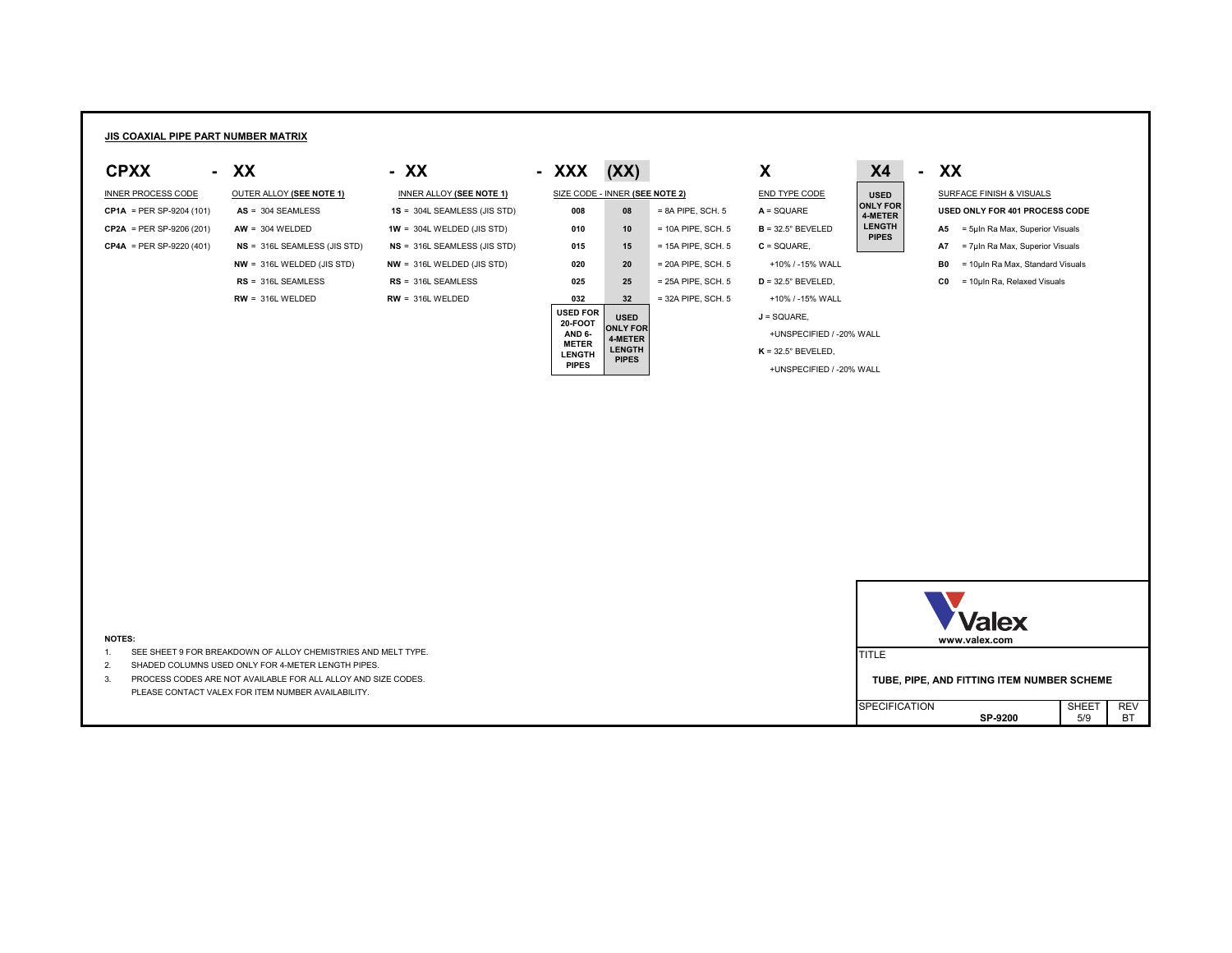**31** = CONC REDUCER **650** = 650A PIPE *VALEX 201 SPEC, REDUCING TEE, 80A PIPE X 20A PIPE,*

- 
- 
- 
- 

- 
- -
	-
	- **7PF** = COAX PURGE TEE, FEMALE **1998 124 A SCHEDULE 5 OUTER PIPE** +10% / -15% WALL
	-
	-
	-
	- **16** = COAX TERMINATOR *Coax Fitting Example:*
	- **17BH** = COAX BULKHEAD FITTING *JC2-25A-A5*
	-

| PROCESS / ALLOY (SEE NOTE 1) |              |
|------------------------------|--------------|
| $JA = SP-9204(101)$          | AS/AW (304)  |
| $JB = SP-9206(201)$          | RS/RW (316L) |
| $JD = SP-9206(201)$          | AS/AW (304)  |
| $JE = SP-9220(401)$          | RS/RW (316L) |

| XX                                         | <b>XXXXX</b>                                                   | - XXXX                                | V<br>$\boldsymbol{\Lambda}$         | X                 | x(XXX)                                | - XX                |
|--------------------------------------------|----------------------------------------------------------------|---------------------------------------|-------------------------------------|-------------------|---------------------------------------|---------------------|
| <u>PROCESS / ALLOY <b>(SEE NOTE 1)</b></u> | <b>CONFIGURATION CODE</b>                                      | SIZE CODE (SEE NOTE 2)                | END TYPE CODE                       | <b>SCHEDULE</b>   |                                       | <b>SURFACE</b>      |
| $JA = SP-9204 (101)$ AS/AW (304)           | $2(S) = 90^\circ$ ELBOW, SHORT RADIUS                          | $8 = 8A$ PIPE                         | $A = SQUARE$                        | $BLANK = 5S$      |                                       | <b>USED ONL</b>     |
| $JB = SP-9206(201)$ RS/RW (316L)           | $2(L) = 90^\circ$ ELBOW, LONG RADIUS                           | $10 = 10A$ PIPE                       | $B = 32.5^{\circ}$ BEVELED          | $T = 10S$         | <b>USED ONLY FOR</b>                  | $A5 = 5 \mu h$      |
| $JD = SP-9206 (201)$ AS/AW (304)           | $2W(S) = 90^{\circ}$ ELBOW, SHORT RADIUS, WLD                  | $15 = 15A$ PIPE                       | $C = SQUARE$ ,                      |                   | <b>REDUCING FITTINGS</b>              | $AY = 7 \mu h$      |
| <b>JE</b> = SP-9220 (401) RS/RW (316L)     | $2W(L) = 90^{\circ}$ ELBOW, LONG RADIUS, WLD                   | $20 = 20A$ PIPE                       | +10% / -15% WALL                    |                   |                                       | <b>B0</b> = $10\mu$ |
|                                            | $2K = 45^{\circ}$ ELBOW                                        | $25 = 25A$ PIPE                       | $D = 32.5^{\circ}$ BEVELED,         |                   | <b>REFER TO "SIZE", "END</b>          | $CO = 10 \mu$       |
|                                            | $2KW = 45^{\circ}$ ELBOW, WLD                                  | $32 = 32A$ PIPE                       | +10% / -15% WALL                    |                   | <b>TYPE" &amp; "SCHEDULE"</b>         |                     |
|                                            | $2(SS) = 90^\circ$ ELBOW, SHORT, JIS B2312                     | $40 = 40A$ PIPE                       | $E = SQUARE$ , LOW Ti               | FACE-TYPE         | <b>CODES IF APPLICABLE</b>            |                     |
|                                            | $2(LS) = 90^{\circ}$ ELBOW, LONG, JIS B2312                    | $50 = 50A$ PIPE                       | $F = 32.5^{\circ}$ BEVELED, LOW Ti  | (FLANGE ONLY)     |                                       |                     |
|                                            | $2W(SS) = 90^{\circ}$ ELBOW, SHORT, JIS B2313, WLD             | $65 = 65A$ PIPE                       | $G = SQUARE$ , LOW Ti,              | $1 =$ FULL FACE   |                                       |                     |
|                                            | $2W(LS) = 90^{\circ}$ ELBOW, LONG, JIS B2313, WLD              | $80 = 80A$ PIPE                       | +10% / -15% WALL                    | $2 = RAISED$ FACE |                                       |                     |
|                                            | $2K(LS) = 45^{\circ}$ ELBOW, LONG, JIS B2312                   | $90 = 90A$ PIPE                       | $H = 32.5^{\circ}$ BEVELED, LOW Ti, | 3 = GROOVED FACE  |                                       |                     |
|                                            | $2KW(LS) = 45^{\circ}$ ELBOW, LONG, JIS B2313, WLD             | $100 = 100A$ PIPE                     | +10% / -15% WALL                    |                   |                                       |                     |
|                                            | $7 =$ EQUAL TEE                                                | $125 = 125A$ PIPE                     | $J = SQUARE$ ,                      |                   |                                       |                     |
|                                            | $TW = EQUAL TEE, WLD$                                          | $150 = 150A$ PIPE                     | +UNSPECIFIED / -20% WALL            |                   |                                       |                     |
|                                            | $7R = REDUCING TEE$                                            | $200 = 200A$ PIPE                     | $K = 32.5^{\circ}$ BEVELED,         |                   |                                       |                     |
|                                            | <b>7RW = REDUCING TEE, WLD</b>                                 | $250 = 250A$ PIPE                     | +UNSPECIFIED / -20% WALL            |                   |                                       |                     |
|                                            | <b>7RWW = REDUCING TEE, WLD X WLD</b>                          | $300 = 300A$ PIPE                     |                                     |                   | Single Wall Fitting Example 1:        |                     |
|                                            | $TRN = REDUCING TEE$ , NO RISER                                | $350 = 350A$ PIPE                     | <b>FLANGE TYPE CODE</b>             |                   | <b>JE2S-150AT-B0</b>                  |                     |
|                                            | <b>7S</b> = EQUAL TEE, JIS B2312 / B2313                       | $400 = 400A$ PIPE                     | $S = JIS 5K$                        |                   | VALEX 401 SPEC, 90° ELBOW (SHORT TYF  |                     |
|                                            | 7RS = REDUCING TEE, JIS B2312 / B2313                          | $450 = 450A$ PIPE                     | $T = JIS 10K$                       |                   | SCHEDULE 10, SQUARED ENDS, STANDAR    |                     |
|                                            | <b>7RSN</b> = REDUCING TEE, JIS B2312 / B2313, NO RISER        | $500 = 500A$ PIPE                     |                                     |                   |                                       |                     |
|                                            | $16 =$ END CAP                                                 | $550 = 550A$ PIPE                     |                                     |                   | Single Wall Fitting Example 2:        |                     |
|                                            | $16W =$ END CAP, WLD                                           | $600 = 600A$ PIPE                     |                                     |                   | <b>JB7R-80AX20A</b>                   |                     |
|                                            | $31 = CONC REDUCER$                                            | $650 = 650A$ PIPE                     |                                     |                   | VALEX 201 SPEC, REDUCING TEE, 80A PIP |                     |
|                                            | 31W = CONC REDUCER, WLD X SMLS                                 | $700 = 700A$ PIPE                     |                                     |                   | SCHEDULE 5, SQUARED ENDS, NO EP.      |                     |
|                                            | 31WW = CONC REDUCER, WLD X WLD                                 | $750 = 750A$ PIPE                     |                                     |                   |                                       |                     |
|                                            | 31FF = CONC REDUCER, FORMED, NO TANGENT                        | $800 = 800A$ PIPE                     |                                     |                   |                                       |                     |
|                                            | 31FS = CONC REDUCER, NO TANGENT LARGE, SMALL TANGENT SMLS      | $.25 = 1/4"$ O.D. X 035" WALL         |                                     |                   |                                       |                     |
|                                            | 31SF = CONC REDUCER, LARGE TANGENT SMLS, NO TANGENT SMALL      | $.25M = 1/4"$ O.D. X .039" (1MM) WALL |                                     |                   |                                       |                     |
|                                            | 31FW = CONC REDUCER, NO TANGENT LARGE, SMALL TANGENT WLD       | $.38 = 3/8"$ O.D. X .035" WALL        |                                     |                   |                                       |                     |
|                                            | 31WF = CONC REDUCER, LARGE TANGENT WLD, NO TANGENT SMALL       | $.38M = 3/8"$ O.D. X .039" (1MM) WALL |                                     |                   |                                       |                     |
|                                            | 33 = CONC REDUCER, CAP TYPE                                    | $.5 = 1/2"$ O.D. X .049" WALL         |                                     |                   |                                       |                     |
|                                            | 33FF = CAP REDUCER, FORMED, NO TANGENT                         | $.75 = 3/4"$ O.D. X .065" WALL        |                                     |                   |                                       |                     |
|                                            | 33FS = CAP REDUCER. NO TANGENT LARGE. SMALL TANGENT SMLS       | $.75M = 3/4"$ O.D. X .049" WALL       |                                     |                   |                                       |                     |
|                                            | 33SF = CAP REDUCER, LARGE TANGENT SMLS, NO TANGENT SMALL       | $1 = 1"$ O.D. X .065" WALL            |                                     |                   |                                       |                     |
|                                            | 33FW = CAP REDUCER, NO TANGENT LARGE, SMALL TANGENT WLD        | $1.5 = 1-1/2"$ O.D. X .065" WALL      |                                     |                   |                                       |                     |
|                                            | <b>33WF = CAP REDUCER. LARGE TANGENT WLD. NO TANGENT SMALL</b> | $2 = 2"$ O.D. X .065" WALL            |                                     |                   |                                       |                     |
|                                            | $38BF = BLANK FLANGE$                                          | $2.5 = 2-1/2$ " O.D. X.065" WALL      |                                     |                   |                                       |                     |
|                                            | 38L = LAP JOINT STUB END, JIS                                  | $3 = 3"$ O.D. X .065" WALL            |                                     |                   |                                       |                     |
|                                            |                                                                |                                       |                                     |                   |                                       |                     |



**38LJ** = LAP JOINT FLANGE **4** = 4" O.D. X .083" WALL

**38WN** = WELD NECK FLANGE **6** = 6" O.D. X .109" WALL

# **XX X XXXXX - XXXX X x(XXX) - XX**

**JC** = SP-9220 (401) RS/RW (316L) **1 = 1S/1W (304L) 2** = 90° ELBOW **10** = 10A X SCHEDULE 5 INNER PIPE **A** = SQUARE **USED ONLY FOR 401 PROCESS CODE** INNER PROCESS / ALLOY **(SEE NOTE 1)** OUTER ALLOY **(SEE NOTE 1)** CONFIGURATION CODE

**31** = CONCENTRIC REDUCER *VALEX 401 SPEC, COAXIAL 90° ELBOW, 25A (SCH 5) INNER, 40A (SCH 5) OUTER, SQUARED ENDS, SUPERIOR VISUALS, 5 Ra MAX, RS INNER CHEMISTRY, 0W OUTER CHEMISTRY*

### **NOTES:**

- 1. SEE SHEET 9 FOR BREAKDOWN OF ALLOY CHEMISTRIES AND MELT TYPE. **www.valex.com**
- 2. SHADED COLUMNS USED ONLY FOR REDUCING FITTINGS.
- 3. PROCESS CODES ARE NOT AVAILABLE FOR ALL ALLOY AND SIZE CODES. **TUBE, PIPE, AND FITTING ITEM NUMBER SCHEME** PLEASE CONTACT VALEX FOR ITEM NUMBER AVAILABILITY.

**USED ONLY FOR REDUCING FITTINGS**



**REFER TO "SIZE", "END TYPE" CODES IF APPLICABLE**

# **COAXIAL FITTING PART NUMBER MATRIX - JIS**

- SIZE CODE **(SEE NOTE 2)** END TYPE CODE **SURFACE FINISH & VISUALS**
- **A** = AW (304) **2K** = 45° ELBOW 20A X SCHEDULE 5 OUTER PIPE **B** = 32.5° BEVELED **B** and the set of the set of the set of the set of the set of the set of the set of the set of the set of the set of the set of the set of th **N** = EQUAL TEE **15A X SCHEDULE 5 INNER PIPE C** = SQUARE, **REDUCING FITTINGS A7** = 7µIn Ra Max, Superior Visuals
- **R** = RS/RW (316L) **7R** = REDUCING TEE 25A X SCHEDULE 5 OUTER PIPE +10% / -15% WALL **B0** = 10µIn Ra Max, Standard Visuals
	- **7P** = COAX PURGE TEE, MALE **20** = 20A X SCHEDULE 5 INNER PIPE **D** = 32.5° BEVELED, **REFER TO "SIZE", "END CO** = 10µIn Ra, Relaxed Visuals
	- **7PFS** = COAX PURGE TEE W/ FS, MALE **25** = 25A X SCHEDULE 5 INNER PIPE **J** = SQUARE,
	- 12 = COAX SLEEVE **12** = COAX SLEEVE **12** = COAX SLEEVE **14FS** = COAX FS WELD GLAND, FEMALE **32** = 32A X SCHEDULE 5 INNER PIPE **K** = 32.5° BEVELED,
	- 15FS = COAX FS WELD GLAND, MALE **15FS** = COAX FS WELD GLAND, MALE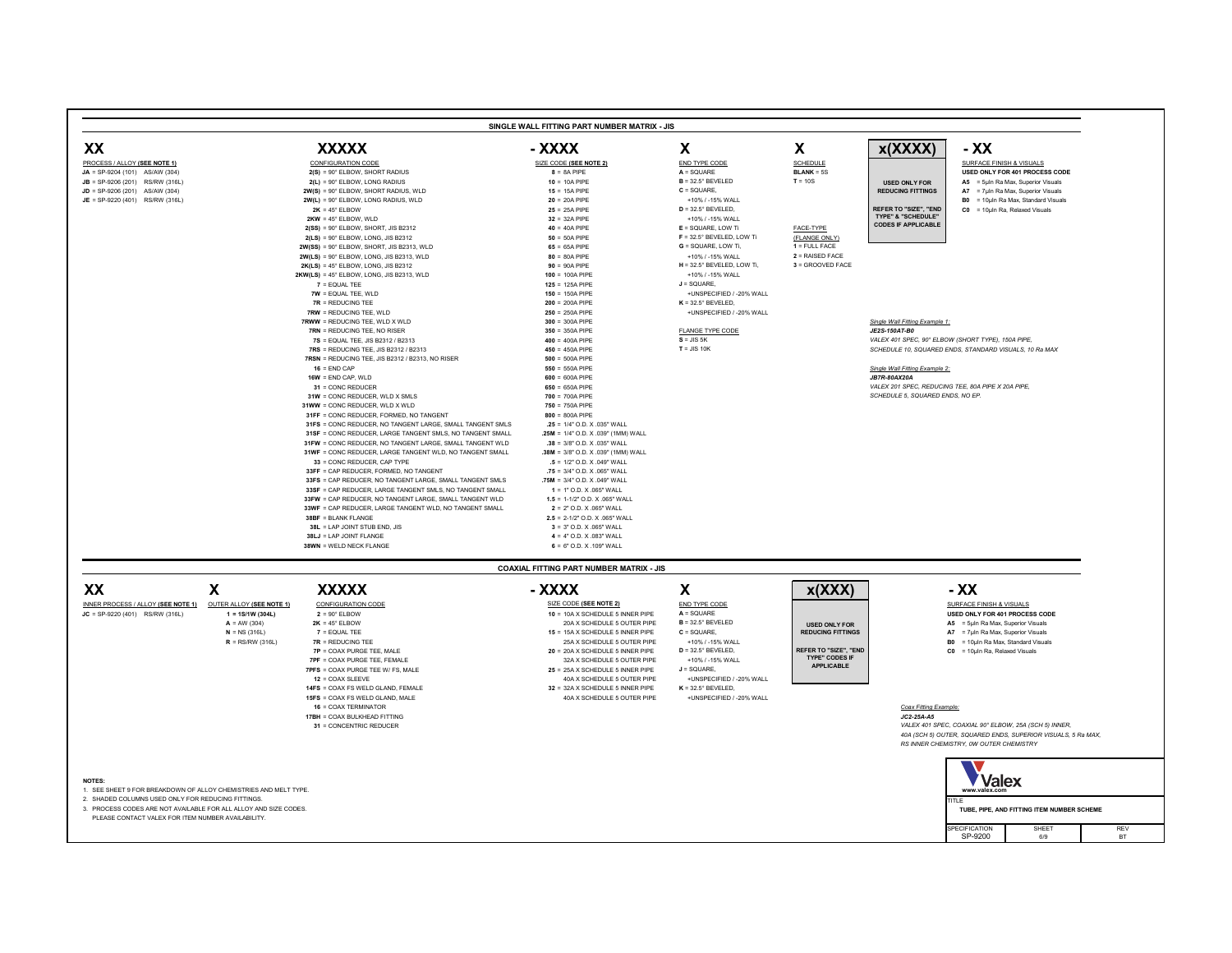| XX<br>- XXXXX                                                 |                       | X                                  |                                           | X            | <b>XXXX</b>                                |                                                              | - XXXX                                                                                      |  |  |  |  |
|---------------------------------------------------------------|-----------------------|------------------------------------|-------------------------------------------|--------------|--------------------------------------------|--------------------------------------------------------------|---------------------------------------------------------------------------------------------|--|--|--|--|
| <b>PROCESS / ALLOY (SEE NOTE 1)</b>                           |                       | SIZE CODE:                         | <b>END TYPE CODE:</b>                     |              | <b>WALL CODE</b>                           |                                                              | <b>FINISH CODE</b>                                                                          |  |  |  |  |
| $CS$ = 316L SEAMLESS                                          |                       |                                    |                                           |              |                                            |                                                              | $AP = O.D = AP$ . I.D.=AP                                                                   |  |  |  |  |
| $CW = 316L$ WELDED                                            | <b>ASTM TUBE</b>      | <b>JIS &amp; NPS PIPE</b>          | <b>ASTM TUBE</b><br><b>BLANK</b> = SQUARE |              | <b>TUBE WALL</b>                           | <b>PIPE SCHEDULE</b>                                         | <b>ODMP</b> = $O.D.=MP, I.D.=AP$                                                            |  |  |  |  |
| $DS = 304L$ SEAMLESS<br>$DW = 304L$ WELDED                    | $1/4 = .25"$ DIA      | $25 = DN 25 (JIS 25A)$             |                                           |              | $.035 = .035"$ THICK                       | $5S = SCH. 5$<br>$10S = SCH. 10$                             | $BA = O.D = BA$ , I.D. = BA 200Ra MAX<br><b>BA40</b> = $O.D.=BA$ , $I.D.=40$ Ra BA          |  |  |  |  |
|                                                               | $3/8 = .375"$ DIA     | $32 = DN 32 (JIS 32A)$             |                                           |              | $.039 = .039$ THICK<br>$.049 = .049$ THICK |                                                              |                                                                                             |  |  |  |  |
| $AS = 304$ SEAMLESS<br>$AW = 304 WELDED$                      | $1/2 = .5"$ DIA       | $40 = DN 40 (JIS 40A)$             | <b>JIS PIPE:</b><br>$A = SQUARE$          |              |                                            | $40S = SCH. 40$                                              | $EP = O.D.=BA$ , I.D.=EP 20 Ra Ave / 25 Ra MAX<br><b>ID40</b> = $O.D.=AP$ , $I.D.=40$ Ra BA |  |  |  |  |
|                                                               | $3/4 = .75"$ DIA      | 50 = DN 50 (NPS 2 / JIS 50A)       |                                           |              | $.065 = .065"$ THICK                       | $80S = SCH. 80$                                              |                                                                                             |  |  |  |  |
|                                                               | $1 = 1"$ DIA          | 65 = DN 65 (NPS 2-1/2 / JIS 65A)   | $B = BEVELED$                             |              | $.083 = .083"$ THICK                       |                                                              | <b>IDMP</b> = $O.D.=AP$ , I.D.=BA 200Ra MAX                                                 |  |  |  |  |
|                                                               | $1-1/2 = 1.5$ " DIA   | 80 = DN 80 (NPS 3 / JIS 80A)       | $J = SQUARE$ ,                            |              | $.109 = .109$ THICK                        |                                                              | $MP = O.D.=150-grit MP, I.D.=180-grit MP$                                                   |  |  |  |  |
|                                                               | $2 = 2"$ DIA          | $90 = DN 90 (NPS 3-1/2 / JIS 90A)$ | -20% WALL                                 |              |                                            |                                                              |                                                                                             |  |  |  |  |
|                                                               | $2 - 1/2 = 2.5$ " DIA | 100 = DN 100 (NPS 4 / JIS 100A)    | $K = BEVELED$ ,                           |              |                                            |                                                              |                                                                                             |  |  |  |  |
|                                                               | $3 = 3"$ DIA          | 125 = DN 125 (NPS 5 / JIS 125A)    | -20% WALL                                 |              |                                            |                                                              |                                                                                             |  |  |  |  |
|                                                               | $4 = 4"$ DIA          | 150 = DN 150 (NPS 6 / JIS 150A)    |                                           |              |                                            |                                                              |                                                                                             |  |  |  |  |
|                                                               | $6 = 6"$ DIA          | $200 = DN 200 (NPS 8 / JIS 200A)$  | <b>NPS PIPE:</b>                          |              |                                            |                                                              |                                                                                             |  |  |  |  |
|                                                               |                       | $250 = DN 250 (NPS 10 / JIS 250A)$ | $L = SQUARE$                              |              |                                            |                                                              |                                                                                             |  |  |  |  |
|                                                               |                       | 300 = DN 300 (NPS 12 / JIS 300A)   | $M = BEVELED$                             |              |                                            |                                                              |                                                                                             |  |  |  |  |
|                                                               |                       | 350 = DN 350 (NPS 14 / JIS 350A)   | $N =$ SQUARE,                             |              | <b>NPS Pipe Example:</b>                   |                                                              |                                                                                             |  |  |  |  |
|                                                               |                       | 400 = DN 400 (NPS 16 / JIS 400A)   | -20% WALL                                 |              | DW-250LX20S-BA40                           |                                                              |                                                                                             |  |  |  |  |
|                                                               |                       | 450 = DN 450 (NPS 18 / JIS 450A)   | $P = BEVELED$ ,                           |              |                                            | VALEX CFOS SPEC PIPE, 304L WELDED, NPS 10 (DN 250) X SCH 20, |                                                                                             |  |  |  |  |
|                                                               |                       | 500 = DN 500 (NPS 20 / JIS 500A)   | -20% WALL                                 |              |                                            | BA FINISH OPTION WITH 40 Ra, SQUARED ENDS                    |                                                                                             |  |  |  |  |
|                                                               |                       | 550 = DN 550 (NPS 22 / JIS 550A)   |                                           |              |                                            |                                                              |                                                                                             |  |  |  |  |
|                                                               |                       | 600 = DN 600 (NPS 24 / JIS 600A)   |                                           |              | <b>ASTM Tube Example:</b>                  |                                                              |                                                                                             |  |  |  |  |
|                                                               |                       | $650 = DN 650 (JIS 650A)$          |                                           |              | CS-1/2X.049-BA                             |                                                              |                                                                                             |  |  |  |  |
|                                                               |                       | $700 = DN 700$ ( JIS 700A)         |                                           |              |                                            | VALEX CFOS SPEC TUBE, 316L SEAMLESS, 1/2" O.D. X.049" WALL,  |                                                                                             |  |  |  |  |
|                                                               |                       | 750 = DN 750 (NPS 30 / JIS 750A)   |                                           |              | BA FINISH OPTION, SQUARED ENDS             |                                                              |                                                                                             |  |  |  |  |
|                                                               |                       | $800 = DN 800 (JIS 800A)$          |                                           |              |                                            |                                                              |                                                                                             |  |  |  |  |
|                                                               |                       |                                    |                                           |              | <b>JIS Pipe Example:</b>                   |                                                              |                                                                                             |  |  |  |  |
|                                                               |                       |                                    |                                           |              | AW-250BX10S-AP                             |                                                              |                                                                                             |  |  |  |  |
|                                                               |                       |                                    |                                           |              |                                            | VALEX CFOS SPEC PIPE, 304 WELDED, JIS SIZE 250A X SCH 10,    |                                                                                             |  |  |  |  |
|                                                               |                       |                                    |                                           |              | AP FINISH OPTION, BEVELED ENDS             |                                                              |                                                                                             |  |  |  |  |
|                                                               |                       |                                    |                                           |              |                                            |                                                              |                                                                                             |  |  |  |  |
| <b>NOTES:</b>                                                 |                       |                                    |                                           |              |                                            | <b>Valex</b>                                                 | www.valex.com                                                                               |  |  |  |  |
| 1. PER VALEX SPECIFICATION SP-9234 (CFOS) AND SP-9235 (LDEP). |                       |                                    |                                           | <b>TITLE</b> |                                            |                                                              |                                                                                             |  |  |  |  |
| 2. PROCESS CODES ARE NOT AVAILABLE FOR ALL SIZE AND FINISH    |                       |                                    |                                           |              |                                            |                                                              | TUBE, PIPE, AND FITTING ITEM NUMBER SCHEME                                                  |  |  |  |  |
| CODES. PLEASE CONTACT VALEX FOR ITEM NUMBER AVAILABILITY.     |                       |                                    |                                           |              |                                            |                                                              |                                                                                             |  |  |  |  |
|                                                               |                       |                                    |                                           |              | <b>SPECIFICATION</b>                       |                                                              | <b>SHEET</b><br>REV.                                                                        |  |  |  |  |
|                                                               |                       |                                    |                                           |              | <b>SP-9200</b>                             |                                                              | 7/9                                                                                         |  |  |  |  |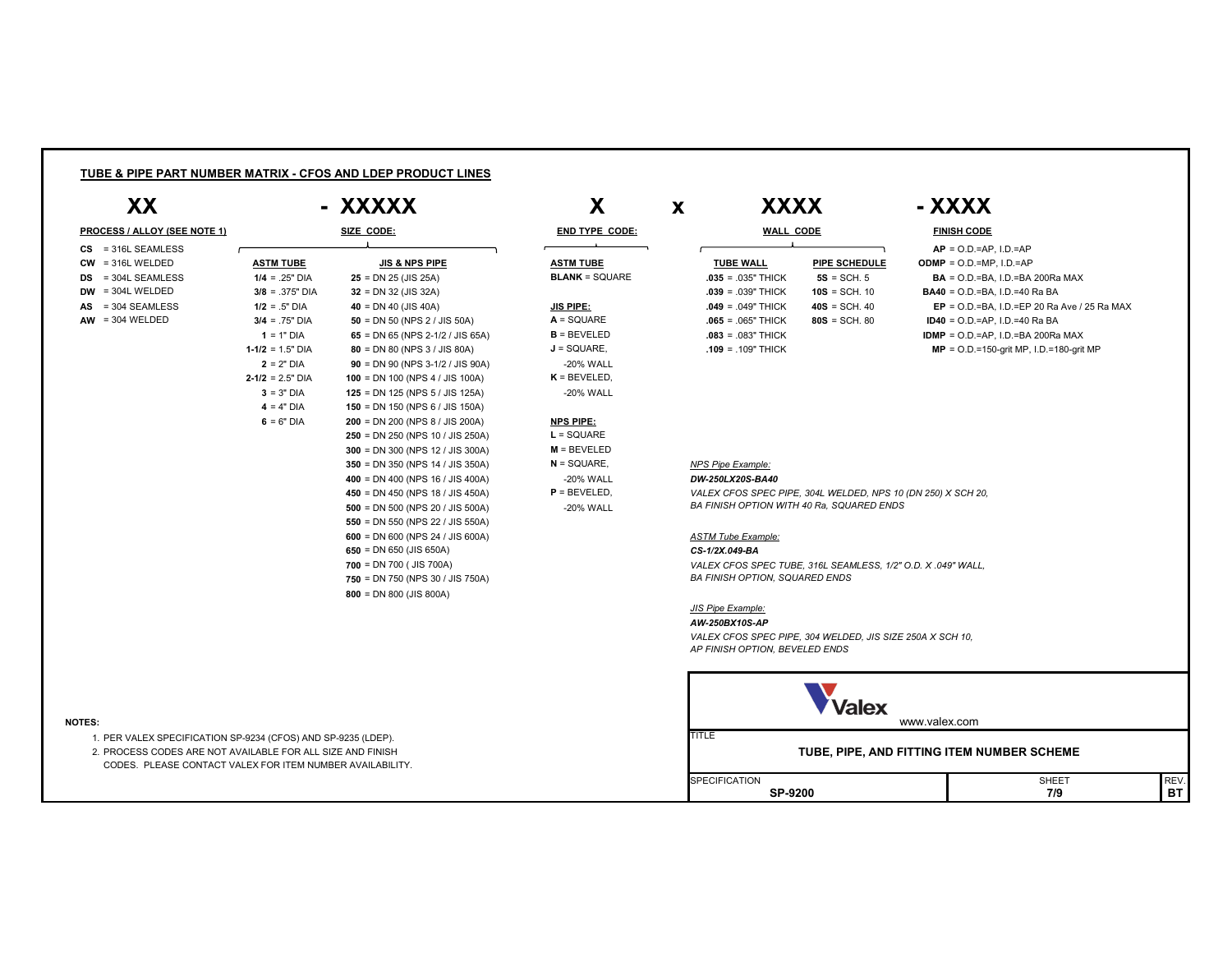### **FITTING PART NUMBER MATRIX - CFOS AND LDEP PRODUCT LINES**



**BLANK** = NO FINISH REQUIREMENT **2** = .039" WALL **REFER TO "SIZE",**  $\begin{bmatrix} 4 & 5 & 0 \\ 0 & 4 & 0 \\ 0 & 0 & 0 \end{bmatrix}$  **= D.D.=BA, I.D.=EP 20 Ra Ave / 25 Ra MAX** FINISH CODE

- $\mathsf{A} = \mathsf{SQUARE}$  **F** = .065" WALL **F A**  $\mathsf{R} = \mathsf{SQUBER}$  **F F F EXALGE <b>F F EXALGE F F EXALGE F F EXALGE F EXALGE F EXALGE F F EXALGE F EXALGEE F EXALGEE F EXALGEE F**
	-

| <b>ALLOY</b> | <b>CONFIGURATION CODE</b>                                      |                  | SIZE CODE (SEE NOTE 2)                                                                      | TYPE CODE                 | <b>WALL CODE</b>           |                                      | <b>FINISH CODE</b>                     |
|--------------|----------------------------------------------------------------|------------------|---------------------------------------------------------------------------------------------|---------------------------|----------------------------|--------------------------------------|----------------------------------------|
| (SEE NOTE 1) | $2S = 90^\circ$ ELBOW, SHORT RADIUS                            |                  |                                                                                             |                           |                            |                                      | <b>BLANK = NO FINISH REQUIREMENT</b>   |
| $AF = 304$   | $2L = 90^\circ$ ELBOW, LONG RADIUS                             |                  |                                                                                             |                           |                            | <b>USED ONLY FOR</b>                 | $1 = 0. D = AP$ , $1. D = AP$          |
| $CF = 316L$  | $2WS = 90^\circ$ ELBOW, SHORT RADIUS, WLD                      | <b>ASTM TUBE</b> | <b>JIS &amp; NPS PIPE</b>                                                                   | <b>ASTM TUBE:</b>         | <b>ASTM TUBE:</b>          | <b>REDUCING FITTINGS</b>             | $2 = 0$ .D.=BA, I.D.=BA 200 Ra MAX     |
| $DF = 304L$  | $2WL = 90^\circ$ ELBOW, LONG RADIUS, WLD                       | $04 = .25"$ DIA  | <b>70</b> = DN 15 (NPS $1/2$ / JIS 15A)                                                     | <b>BLANK = SQUARE</b>     | $B = 0.035"$ WALL          |                                      | $3 = 0.D = BA$ , I.D. = 40 Ra BA       |
|              | $2K = 45^{\circ}$ ELBOW                                        | $06 = .375"$ DIA | 71 = DN 20 (NPS $3/4$ / JIS 20A)                                                            |                           | $C = .039"$ WALL           | <b>REFER TO "SIZE",</b>              | $4 = 0.$ D.=BA, I.D.=EP 20 Ra Ave / 2  |
|              | $2KW = 45^{\circ}$ ELBOW, WLD                                  | $08 = .5"$ DIA   | <b>72</b> = DN 25 (NPS 1 / JIS 25A)                                                         | <b>JIS PIPE:</b>          | $D = .049"$ WALL           | "TYPE" & "WALL"                      | $5 = 0.0 = AP$ , I.D.=40 Ra BA         |
|              | $2SS = 90^\circ$ ELBOW, SHORT, ASME B16.9 / JIS B2312          | $12 = .75"$ DIA  | 73 = DN 32 (NPS 1-1/4 / JIS 32A)                                                            | $A = SQUARE$              | $F = 065"$ WALL            | <b>CODES IF</b><br><b>APPLICABLE</b> | $6 = 0.$ D. = AP, I.D. = BA 200 Ra MAX |
|              | $2LS = 90^\circ$ ELBOW, LONG, ASME B16.9 / JIS B2312           | $16 = 1"$ DIA    | 74 = DN 40 (NPS 1-1/2 / JIS 40A)                                                            | $B = BEVELED$             | $G = 0.083$ " WALL         |                                      | $7 = 0.D.=MP, I.D.=AP$                 |
|              | $2WSS = 90^\circ$ ELBOW, SHORT, ASME B16.9 / B2313, WLD        | $24 = 1.5"$ DIA  | 75 = DN 50 (NPS 2 / JIS 50A)                                                                | $J = SQUARE$ ,            | $J = .109"$ WALL           |                                      |                                        |
|              | $2WLS = 90^\circ$ ELBOW, LONG, ASME B16.9 / B2313, WLD         | $32 = 2"$ DIA    | 76 = DN 65 (NPS 2-1/2 / JIS 65A)                                                            | -20% WALL                 |                            |                                      |                                        |
|              | $2KLS = 45^{\circ}$ ELBOW, LONG, ASME B16.9 / JIS B2312        | $40 = 2.5"$ DIA  | 77 = DN 80 (NPS 3 / JIS 80A)                                                                | $K = BEVELED$             | <b>JIS &amp; NPS PIPE:</b> |                                      |                                        |
|              | $2KWLS = 45^{\circ}$ ELBOW, LONG, ASME B16.9 / B2313, WLD      | $48 = 3"$ DIA    | 78 = DN 90 (NPS 3-1/2 / JIS 90A)                                                            | -20% WALL                 | $BLANK = 5S$               |                                      |                                        |
|              | $7 =$ EQUAL TEE                                                | $64 = 4"$ DIA    | 79 = DN 100 (NPS 4 / JIS 100A)                                                              |                           | $T = 10S$                  |                                      |                                        |
|              | $TW = EQUAL TEE, WLD$                                          | $96 = 6"$ DIA    | 80 = DN 125 (NPS 5 / JIS 125A)                                                              | <b>NPS PIPE:</b>          | $V = 40S$                  |                                      |                                        |
|              | 7ST = EQUAL TEE, SHORT TANGENT                                 |                  | 81 = DN 150 (NPS 6 / JIS 150A)                                                              | $L = SQUARE$              | $W = 80S$                  |                                      |                                        |
|              | 7STW = EQUAL TEE, SHORT TANGENT, WLD                           |                  | 82 = DN 200 (NPS 8 / JIS 200A)                                                              | $M = BEVELED$             |                            |                                      |                                        |
|              | $7R = REDUCING TEE$                                            |                  | 83 = DN 250 (NPS 10 / JIS 250A)                                                             | $N =$ SQUARE,             | <b>FACE-TYPE</b>           |                                      |                                        |
|              | <b>7RW = REDUCING TEE, WLD</b>                                 |                  | 84 = DN 300 (NPS 12 / JIS 300A)                                                             | -20% WALL                 | (FLANGE ONLY):             |                                      |                                        |
|              | <b>7RWW = REDUCING TEE, WLD X WLD</b>                          |                  | 85 = DN 350 (NPS 14 / JIS 350A)                                                             | $P = BEVELED$ ,           | $1 = FLAT / FULL FACE$     |                                      |                                        |
|              | <b>7S</b> = EQUAL TEE, JIS B2312 / B2313                       |                  | $86 = DN 400 (NPS 16 / JIS 400A)$                                                           | -20% WALL                 | $2 = RAISED$ FACE          |                                      |                                        |
|              | $7RS = REDUCING TEE$ , JIS B2312 / B2313                       |                  | 87 = DN 450 (NPS 18 / JIS 450A)                                                             |                           | 3 = GROOVED FACE           |                                      |                                        |
|              | $9 =$ EQUAL CROSS                                              |                  | 88 = DN 500 (NPS 20 / JIS 500A)                                                             | <b>FLANGE TYPE:</b>       |                            |                                      |                                        |
|              | $9R$ = REDUCING CROSS                                          |                  | 89 = DN 550 (NPS 22 / JIS 550A)                                                             | $Q = B16.5$ , CLASS 150   |                            |                                      |                                        |
|              | $16 = END CAP$                                                 |                  | $90 = DN 600 (NPS 24 / JIS 600A)$                                                           | $R = B16.5$ , CLASS 300   |                            |                                      |                                        |
|              | $16W = END CAP, WLD$                                           |                  | $91 = DN 650 (JIS 650A)$                                                                    | $S = JIS B2220, 5K$       |                            |                                      |                                        |
|              | $31$ = CONC REDUCER                                            |                  | $92 = DN$ 700 (JIS 700A)                                                                    | <b>T</b> = JIS B2220, 10K |                            |                                      |                                        |
|              | 31T = CONC REDUCER, TRANSITIONAL                               |                  | $93 = DN 750$ (JIS 750A)                                                                    |                           |                            |                                      |                                        |
|              | $31W = CONC REDUCER, WLD X SMLS$                               |                  | $94 = DN 800$ (JIS 800A)                                                                    |                           |                            |                                      |                                        |
|              | 31WW = CONC REDUCER, WLD X WLD                                 |                  |                                                                                             |                           |                            |                                      |                                        |
|              | 31FF = CONC REDUCER, FORMED                                    |                  |                                                                                             |                           |                            |                                      |                                        |
|              | 32 = ECCENTRIC REDUCER                                         |                  |                                                                                             |                           |                            |                                      |                                        |
|              | 33 = CONC REDUCER, CAP TYPE                                    |                  |                                                                                             |                           |                            |                                      |                                        |
|              | 38BF = BLIND / BLANK FLANGE                                    |                  |                                                                                             |                           |                            |                                      |                                        |
|              | <b>38L = LAP JOINT STUB END, JIS</b>                           |                  |                                                                                             |                           |                            |                                      |                                        |
|              | 38LA = LAP JOINT STUB END, LONG PATTERN, TYPE "A", ASME B16.9  |                  |                                                                                             |                           |                            |                                      |                                        |
|              | 38SA = LAP JOINT STUB END, SHORT PATTERN, TYPE "A", ASME B16.9 |                  |                                                                                             |                           |                            |                                      |                                        |
|              | 38LJ = LAP JOINT FLANGE                                        |                  | <b>Fitting Example 1:</b>                                                                   |                           |                            |                                      |                                        |
|              | <b>38WN = WELD NECK FLANGE</b>                                 |                  | AF7RWW-82MT75MT-2                                                                           |                           |                            |                                      |                                        |
|              |                                                                |                  | VALEX CFOS SPEC, REDUCING TEE, NPS 8" X NPS 2" PIPE,<br>SCHEDULE 10, BEVELED ENDS, BA GRADE |                           |                            | <b>V</b>                             |                                        |

### **NOTES:**

1. PER VALEX SPECIFICATION SP-9234 (CFOS) AND SP-9235 (LDEP). *Fitting Example 2:* www.valex.com

PLEASE CONTACT VALEX FOR ITEM NUMBER AVAILABILITY.





**- XX**

2. SHADED COLUMNS USED ONLY FOR REDUCING FITTINGS.<br>2. PROCESS CODES ARE NOT AVAILABLE FOR ALL ALLOY AND SIZE CODES. *CF2KW-79M-3* VALEX CFOS SPEC, 45° ELBOW, NPS 4" PIPE, SCHEDULE 5, VALEX CFOS SPEC, 45° ELBOW, NPS 4" PIPE, SCHEDULE 5, **TUBE, PIPE, AND FITTING ITEM NUMBER SCHEME**<br>BA GRADE, 40 Ra

| ı |  |
|---|--|
| - |  |